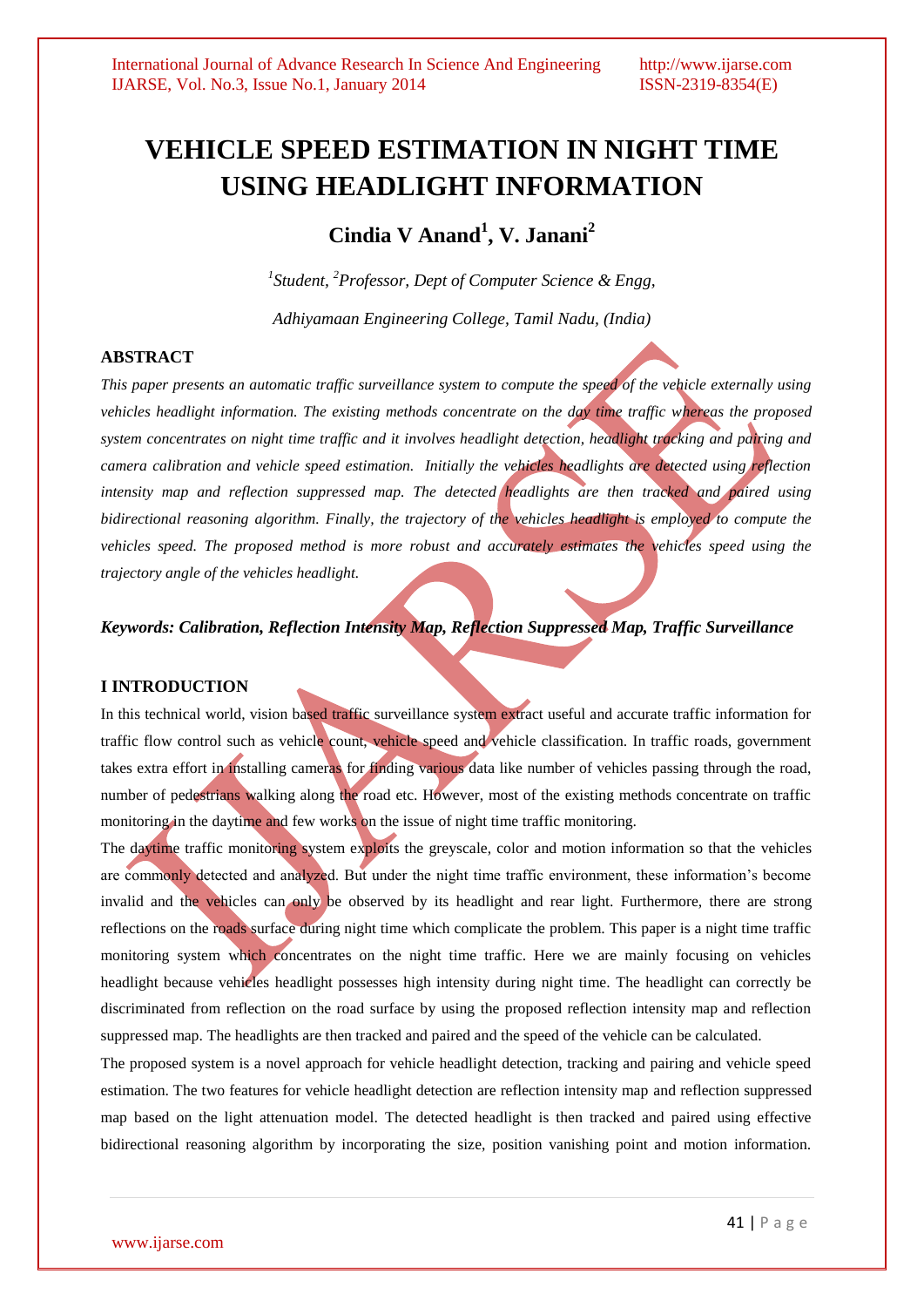Finally, the trajectory of vehicles headlight is employed to calibrate the surveillance camera and estimates the vehicle's speed.

## **II RELATED WORK**

Many works have been put forward in the literature for night time traffic surveillance.

- Wei Zhang et al.[5] proposed a nighttime traffic surveillance system, which consists of headlight detection, headlight tracking and pairing, and camera calibration and vehicle speed estimation. Headlight detection is done by using light attenuation model. Here, Bidirectional reasoning algorithm has been designed to detect and track the vehicle. The trajectory of the vehicle's headlight is employed to calibrate the surveillance camera, and the vehicles' speed is subsequently estimated. The disadvantage of this system is when one headlight of the vehicle is occluded by other vehicles it cannot be paired with other headlights.
- Yen-Lin Chen et al.[6] proposed night-time vehicle detection and tracking system for identifying and classifying moving vehicles for traffic surveillance. Here, multilevel thresholding is used to extract the bright objects (lightening) from greyscale images. Vehicle and non-vehicle illuminating objects are separated by Spatial Classification. Tracking of a vehicle can be done with the motion relation of vehicle components in succeeding frames by analyzing their spatial and temporal features. Identification of a vehicle can be done by assuming a group of lightening components. The disadvantage of this system is it can identify only car and motorbikes. It fails to detect and track other vehicles.
- Ronan O'Malley et al.[4] proposed a system to detect and track vehicle rear-lamp pairs in forward-facing color video. A standard low-cost camera with a complementary metal-oxide semiconductor (CMOS) sensor and Bayer red–green–blue (RGB) color filter is used and could be utilized for full-color image display or other color image processing applications. Rear-facing lamps are segmented from lowexposure forward-facing color video using a red-color threshold. Lamps are paired using color crosscorrelation symmetry analysis and tracked using Kalman filtering. The drawback of this system is it fails to detect target vehicles that were greater than 50 m away due to lack of intensity or insufficient resolution of vehicles.
- Robert.k et al.[3], proposed a system to detect, classify and track multiple vehicles at night time. Vehicle is detected on detecting its two headlights. Small bright blobs at large bright blob near the top of image corresponds to headlight. White top hat transforms discards the regions that are too small correspond to headlight. Then it seeks clues of vehicle presence through decision tree. The detected vehicles are then tracked over frames. The disadvantage of this system is not able to detect the vehicles headlight if there may be strong reflections on road surface.
- Rita Cucchiara et al.[2] proposed a system to detect vehicles in urban traffic scenes by means of rulebased reasoning on visual data. It extracts the visual data under various illumination conditions. The image-processing modules used here is to extract the visual data from the scene by spatiotemporal analysis during daytime, and by morphological analysis of headlights at night. A moving object is classified and labeled as a vehicle if its size (in pixels) is in accordance with an initial scene calibration. It can perform tracking over 24 hours in the daytime by using spatiotemporal analysis of moving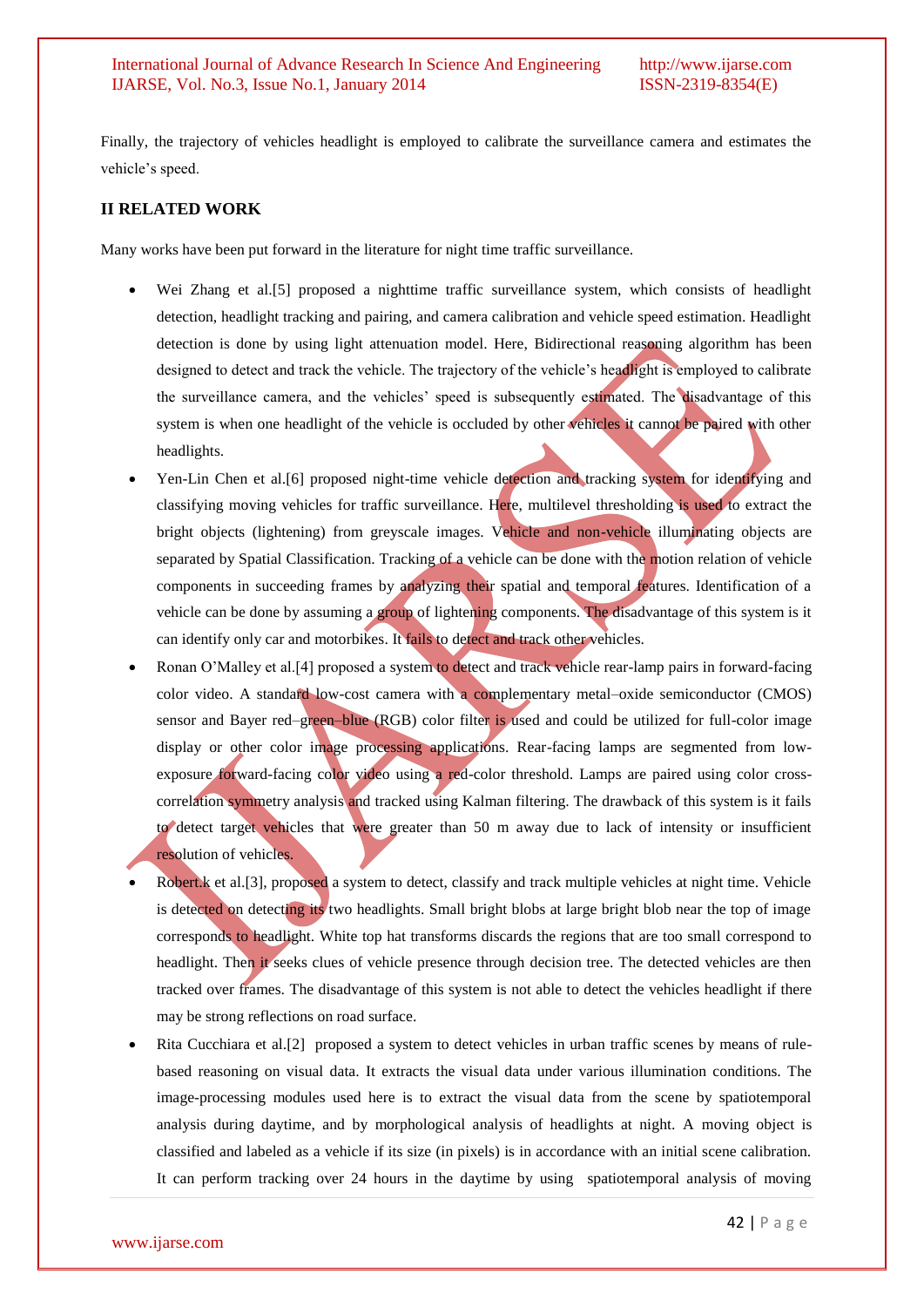templates is performed, while at night, morphological analysis of headlight pairs is used to identify vehicles.

 Jien Kato et al [1] a car tracker based on a Hidden Markov model /Markov random field (HMM/MRF) based segmentation method that is capable of classifying each small region of an image into three different categories: vehicles, shadows of vehicles, and background from a traffic-monitoring movie. The temporal continuity of the different categories for one small region location is modeled as a single HMM along the time axis, independently of the neighboring regions. The disadvantage of this system is in an illumination conditions or traffic density change a lot, the HMM parameters need to be updated to fit into the new situation.

### **III PROPOSED SCHEME**

Proposed system is to compute the speed of the vehicle during night time by detecting its headlight, tracking and pairing of headlight, and vehicle speed estimation. To detect the vehicle's headlight, the reflection intensity map and the reflection suppressed map must be obtained. The reflection intensity map.



# **3.1 Preprocessing**

Image pre-processing is the technique of enhancing data images prior to computational processing. Preprocessing images commonly involves removing low-frequency background noise, normalizing the intensity of the individual particles images, removing reflections, and masking portions of images. Image pre-processing is the technique of enhancing data images prior to computational processing. Mostly night time traffic images have Gaussian noises. So it can be removed by using Laplacian of Gaussian (LoG) filter.

The Laplacian is a 2-D [isotropic](http://homepages.inf.ed.ac.uk/rbf/HIPR2/isotrop.htm) measure of the 2nd [spatial derivative](http://homepages.inf.ed.ac.uk/rbf/HIPR2/spatdom.htm) of an image. The Laplacian of an image highlights regions of rapid intensity change and is therefore often used for edge detection (see [zero crossing](http://homepages.inf.ed.ac.uk/rbf/HIPR2/zeros.htm)  [edge detectors\)](http://homepages.inf.ed.ac.uk/rbf/HIPR2/zeros.htm). The Laplacian is often applied to an image that has first been smoothed with something approximating a [Gaussian smoothing filter](http://homepages.inf.ed.ac.uk/rbf/HIPR2/gsmooth.htm) in order to reduce its sensitivity to noise, and hence the two variants will be described together here. The operator normally takes a single gray level image as input and produces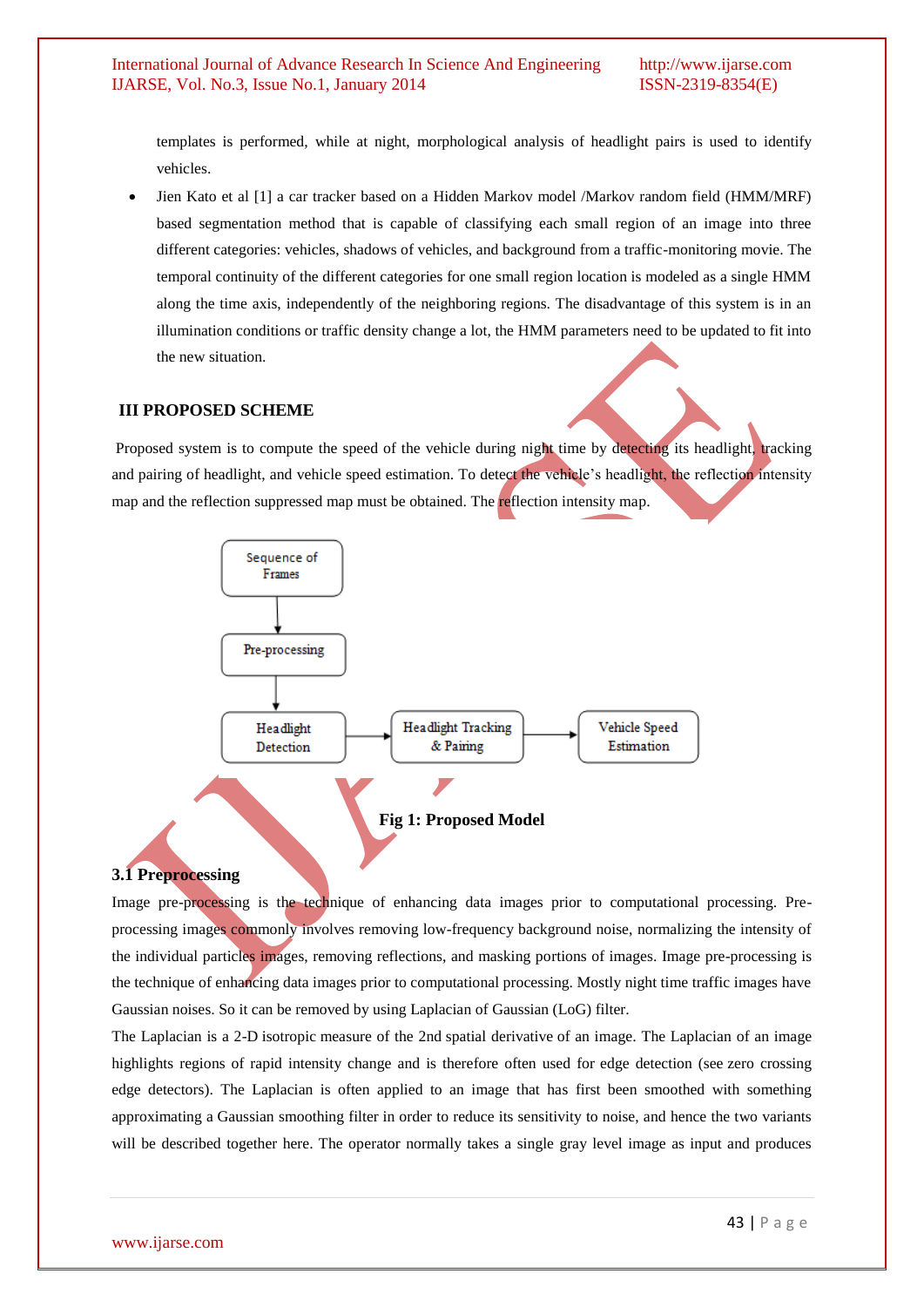another gray level image as output. Figure 1 shows the 2-D Laplacian of Gaussian function. The 2-D LoG function centered on zero and with Gaussian standard deviation  $\sigma$  has the form:

$$
G(u, v) = \frac{u^2 + v^2 - 2\sigma^2}{\sigma^4} \exp\left(\frac{u^2 + v^2}{2\sigma^2}\right)
$$
 (1)



**Figure 2: The 2-D Laplacian of Gaussian (LoG) function. The** *x* **and** *y* **axes are marked in standard deviations (σ).**

#### **3.2 Headlight Detection**

A vehicle headlight is detected using a Reflection Intensity (RI) map and a Reflection Suppressed (RS) map and it is incorporated in Markov Random Field (MRF) based on the analysis of the light attenuation model. Light from the headlight involves color at each pixel. So, each pixel intensity value has to be calculated.

RI is obtained by analyzing the attention model in the neighboring region.  
\n
$$
RI(x, y) = |MI_{x,y}^{e} - MA_{x,y}^{e} \cdot \gamma(x, y). \exp(-\epsilon_{x,y}^{e})|
$$
\n(2)

Reflection suppressed map can be find out by using a LoG (Laplacian of Gaussian) filter is used to obtain the reflection suppressed map.

*RS* is obtained from Laplacian of Gaussian (LoG) filter

$$
G(u, v) = \frac{u^2 + v^2 - 2\sigma^2}{\sigma^4} \exp\left(-\frac{u^2 + v^2}{2\sigma^2}\right)
$$
(3)

Where  $\sigma$  is the standard deviation. G is normalized to obtain a unity maximum value, and let the results be  $G =$ G/Max (G). According to the atmospheric scattering model the intensity of the light source decreases in an exponential manner, by the intensity along the diameter of the light source.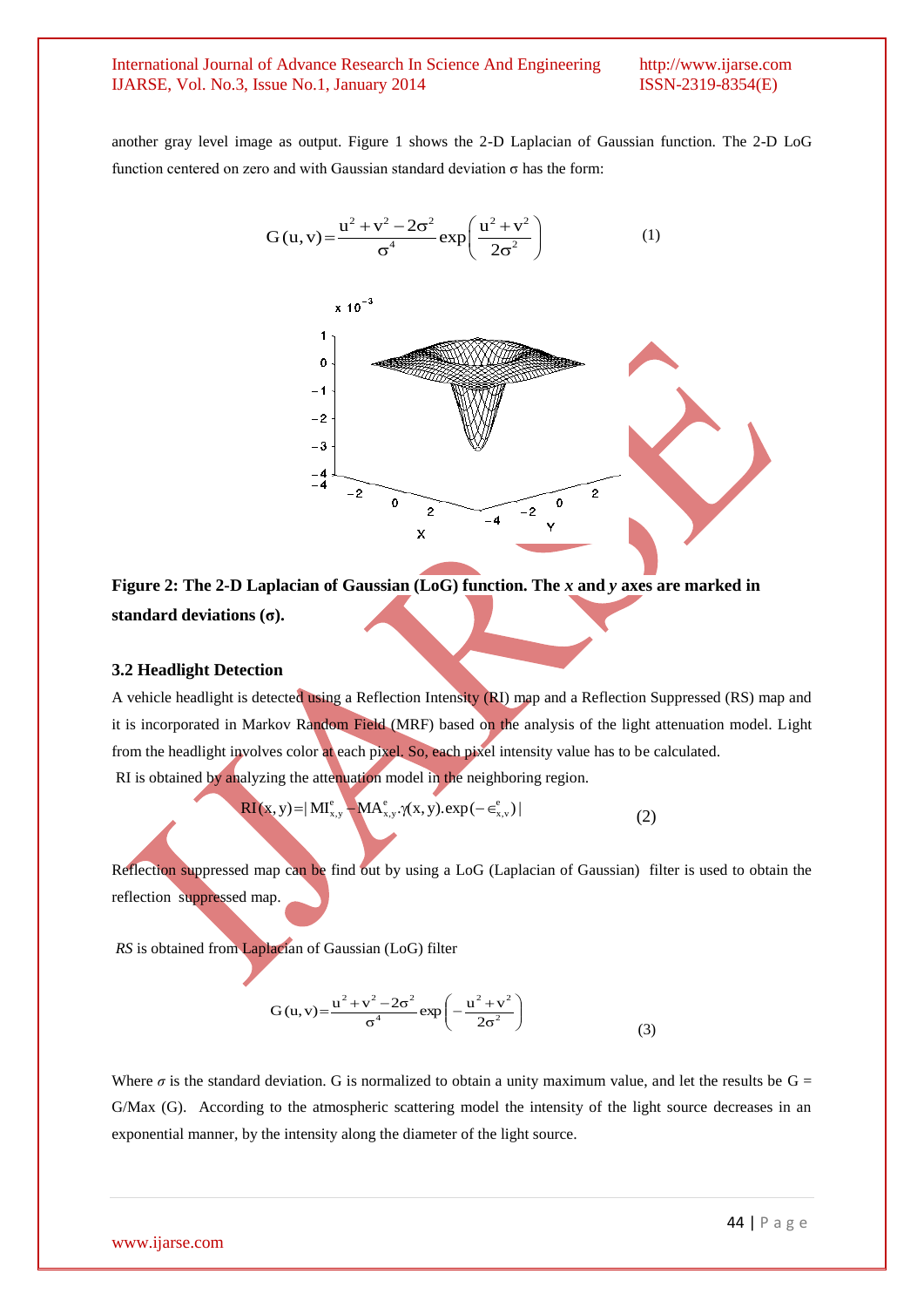When the LoG filter is applied on the image, a high value can be obtained in the exponentially decreasing regions around the headlight, whereas a negative value can be obtained in the light source region because of the negative value in the center of the LoG filter.

Vehicle's headlight can be detected by incorporating the RI, RS, and I into the MRF framework to detect the vehicle headlight, and the MRF am optimized by using the ICM algorithm.

$$
P(f_k | \Omega_k = \beta) = \frac{1}{\sigma_\beta \sqrt{2\pi}} exp\left(-\frac{-f_k - \mu_\beta)^2}{2\beta_\beta^2}\right)
$$
(4)

 $\Omega$  is initialized as a random label.

The label for each pixel in  $\Omega$ k is updated by the value that maximizes  $P(f_k|\Omega_k)p(\Omega_k)$ .

For the every iteration of ICM, parameters  $\mu_{\alpha}, \mu_{\beta}, \sigma_{\alpha}, \sigma_{\beta}$  are updated as follows.

$$
\mu_{\alpha} = M(f_k \mid \Omega_k = \alpha); \qquad \mu_{\beta} = M(f_k \mid \Omega_k = \beta);
$$

 $\sigma_{\alpha} = D(f_k | \Omega_k = \alpha); \quad \sigma_{\beta} = D(f_k | \Omega_k = \beta);$ 

Where M represents the mean value operation and D represents the standard deviation operation. Repeat steps b) and c) until the change in  $\Omega$  between two iterations is less than 1%.

(5)

### **3.4 Tracking And Pairing Of Headlight**

Tracking and pairing can be done by using Bidirectional Reasoning algorithm. For this, first vanishing point has to be detected. A vanishing point is one of possibly several points in a 2D image where lines that are parallel in the 3D source converge. Vanishing points can also refer to the point in the distance where the two verges of a [road](http://en.wikipedia.org/wiki/Road) appear to [converge](http://en.wiktionary.org/wiki/Converge). This is often used to help assess the upcoming curves in the road. If the vanishing point moves towards you or to your sides, the curve is tightening. If the vanishing point moves away from you or comes to center, the curve is straightening. It can be detected by using Hough Transform. Let the centroid and size of the headlight be Hn be (Ci,x, C i,y) and An,i , respectively. Hni and Hn− 1,j are considered as the same headlight object if the following condition is satisfied:

$$
|A_{i} - A_{j}| < v_{A,1}
$$
  

$$
\lambda_{n-1,j} < v_{C,1}
$$
  

$$
\lambda_{n-1,j} = [ (C_{i,x}, C_{j,x})^{2} + (C_{i,y}, C_{j,y})^{2} ]
$$
 (6)

Where *ν*A,1 controls the area difference, and *νC,*<sup>1</sup> controls the centroid distance. A trajectory image is maintained by connecting the centroid of headlights that are tracked. We exploit Hough transform to extract the straight lines in the resultant, and the vanishing point along lane is computed as the intersection of these straight lines. Let it be (*ξ*1*,*

The Hough transform is a [feature extraction](http://en.wikipedia.org/wiki/Feature_extraction) technique used in analysis, computer, and [digital image](http://en.wikipedia.org/wiki/Digital_image_processing) processing. The purpose of the technique is to find imperfect instances of objects within a certain class of shapes by a voting procedure. It can be detected by computing the centroid distance and the area difference between the two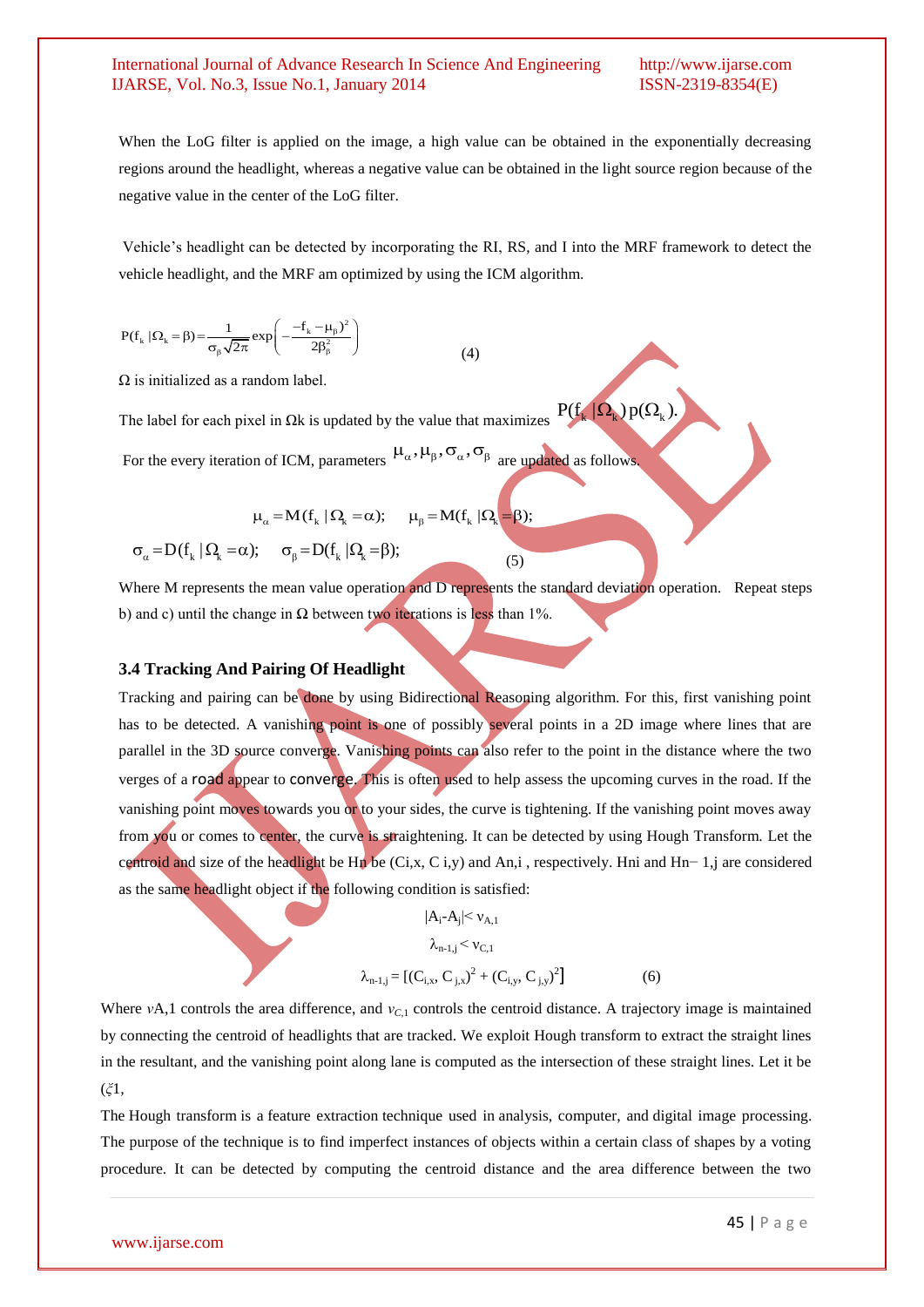headlights. As one vehicle commonly has two headlights, therefore, it is necessary to pair each headlight with other headlights in the same frame. The symmetry of the headlights may not be valid because of the detection accuracy. The two headlights  $H_{n,i}$  and  $H_{n,i}$  are paired as belonging to the same vehicle based on their size and centroid distance if the following conditions are satisfied:

$$
|A_{i} - A_{j}| < v_{A,2}
$$
\n
$$
\lambda_{n-1,j} < v_{C,3}
$$
\n
$$
\lambda_{n-1,j} = \left[ (C_{i,x}, C_{j,x})^{2} + (C_{i,y}, C_{j,y})^{2} \right]
$$
\n(7)

Where *νA,*2 controls the area difference between the paired headlights, and *νC,*3 controls the centroid distance between them. For each headlight pair, we can obtain a straight line.

Since short lines may produce a large error, therefore, the straight lines whose lengths are more than *l* are selected, and the intersection of the entire detected headlight pairs are computed as the vanishing point vertical to the lane; let it be  $(\xi_2, \eta_2)$ . Calculate the intersection for both lines. Now consider the centroid distance, the area change, and the vanishing point deviation to track headlights and apply in bidirectional reasoning algorithm. For the area change between headlight  $H_{n,i}$  and  $H_{n-1,i}$ , we define their area ratio *n i*  $n-1, j$ ,  $-1,$ Ф as



The vanishing point deviation is defined as the distance between the centroid of  $H_{n-1,j}$  and the line connecting (ξ1, η1) and the centroid of H<sub>i</sub>. Let it be  $\Theta[(\xi_1, \eta_1)/(\mathbf{C}_{i,x}, \mathbf{C}_{i,y}), (\mathbf{C}_{j,x}, \mathbf{C}_{j,y})]$ . Now apply a bidirectional manner and associate  $H_{n,i}$  and  $H_{n-1,i}$  as the same headlight if they both have the minimum distance to each other, i.e.,

$$
D_{i,j} = Min (D_{i,1}, D_{i,2}, ..., D_{i,k-1})
$$
  

$$
D_{i,j} = Min (D_{1,j}, D_{2,j}, ..., D_{k-1,j})
$$
 (9)

For the two headlights of the same vehicle, the distance between their centroid should not be too large or too small with respect to the headlight's area A<sub>ni</sub>.

### **3.5 Vehicle Speed Estimation**

The speed of the vehicle in each frame is calculated using the position of the vehicle in each frame, so the next step is to find out the blobs bounding box, and the centroid. The blob centroid is important to understand the distance of the vehicle moving in consecutive frames and therefore as the frame rate of captured moves is known, the calculation of the speed become possible. This information must be recorded consecutively into an array cell in the same size as the captured camera image because the distance moved by the centroid is needed which is a pixel with a specific coordinate in the image to find out the vehicle speed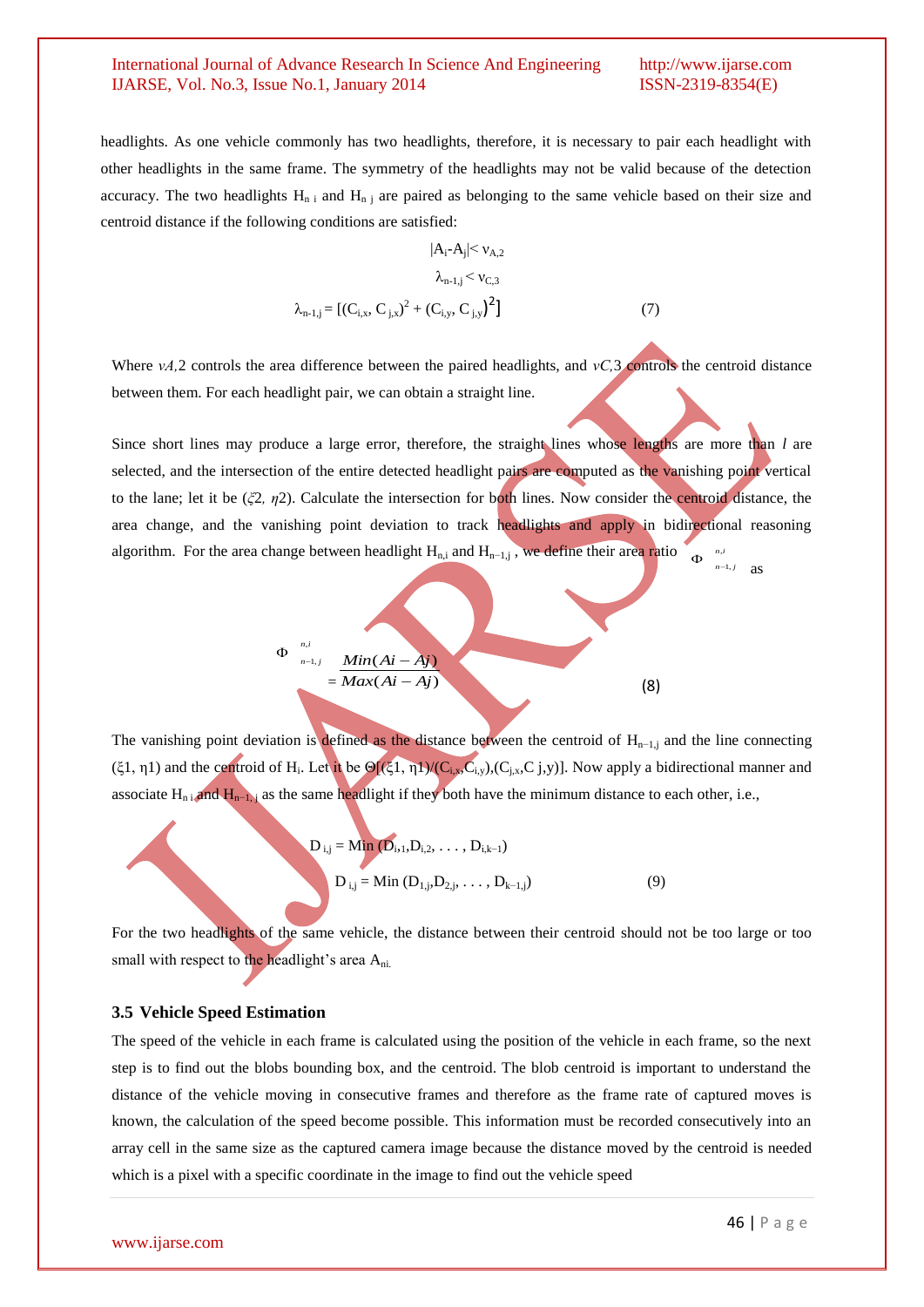

**Figure 3: Trajection of the Headlight**

Speed of the vehicle is computed by exploiting the trajectories of the headlight pairs. Under perspective projection, a 3-D point X in space is projected to an image point m via a rank-3 projection matrix as follows:

 $s1m = PX = K(R, t)X$  (10)

#### **IV CONCLUSION**

The proposed night time traffic surveillance system consists of headlight detection, headlight tracking and pairing, and vehicle speed estimation. First, vehicle headlight is detected by using reflection intensity map and reflection suppressed map based on the analysis of light attenuation model. Second, the headlight is tracked and paired by utilizing the bidirectional reasoning algorithm. Third, the trajectory of the vehicle's headlight is employed to calibrate the surveillance camera, and the vehicles' speed is subsequently estimated.. In comparison with state-of-the-art methods, the proposed method is simple and can detect the vehicle headlight robustly in the presence of strong reflection. Furthermore, the problem of headlight tracking and pairing and speed computing are combined and jointly considered in the proposed method.

# **REFERENCES**

- [1] Jien Kato, Toyohide Watanabe, Sébastien Joga, Ying Liu, and Hiroyuki Hase (2004) "*An HMM/MRF-Based Stochastic Framework for Robust Vehicle Tracking"* IEEE Transactions on Intelligent Transportation Systems, Vol. 5, No. 3 pp.142-154.
- [2] Rita Cucchiara*,* Massimo Piccardi*,* and Paola Mello (2000) "*Image Analysis and Rule-Based Reasoning for a Traffic Monitoring System"* IEEE Transactions on Intelligent Transportation Systems, Vol. 1, No. 2 pp.119 130.
- [3] Robert.K (2009) "*A Robust Framework for Multi-vehicle Detection, Classification and Tracking",* IEEE Conf. Adv. Video Signal Based Surveillance pp. 1-6.